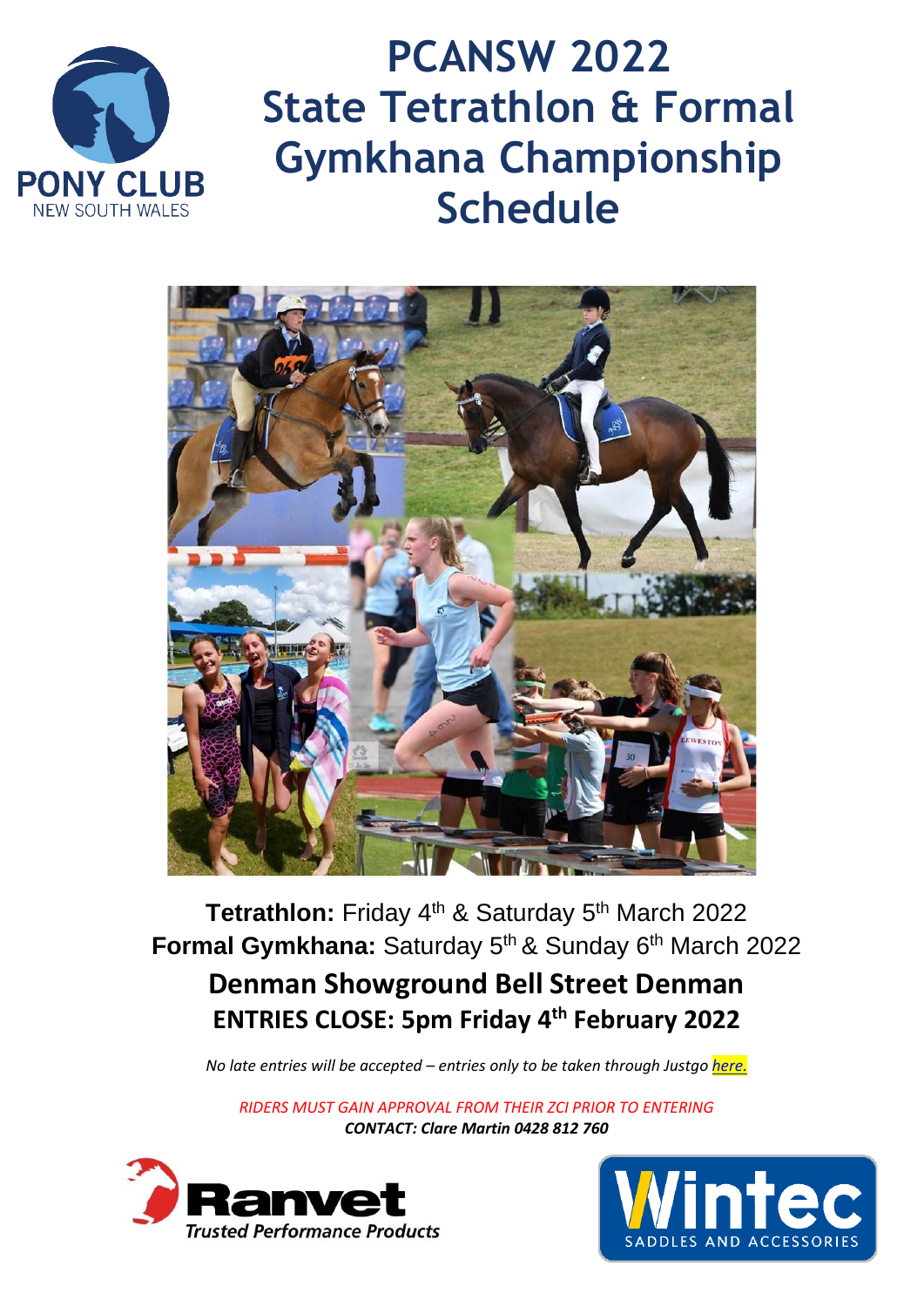*The association reserves all rights to alter any or all of the programs and conditions without due notice. All competitors compete at their own risk.* 

### **Arrival and Departure of Competitors**

If arriving outside the designated arrival hours (Thursday 3<sup>rd</sup> between 12pm and 4pm and Friday 4<sup>th</sup> between the hours of 8 am to 4 pm, and between the hours of 6am-7am – Saturday 5<sup>th</sup> in extenuating circumstances only such as a car break down), please ensure your Team Manager is aware so they can arrange entry to the grounds with an event official. Contact details will be provided on TeamApp and Facebook Event Page.

On arrival all attendees may be temperature checked and must complete an attendance register and Covid declaration by QR Code, so please have your Smart Phone ready on arrival. **Horse health declarations will also be collected at this point.** The Event Manager and the Host Zone will complete a risk assessment and Covid Safety Plan and communicate this plan and appropriate actions to all attendees. Any attendee that appears unwell or has a high temperature will not be allowed onto the grounds or if already on the grounds will be isolated accordingly.

All attendees may be issued a wrist band and will be subject to spot temperature checks(depending on Covid-19 regulations at the time). Riders will be checked during the Fitness Check prior to the Championship. Face masks may be mandated for all attendees on the grounds when not riding.

#### **Please note that dependant on entry numbers received, competitors may be restricted to one support person only.**

#### *Before you enter*

- **Talk to your ZCI about your suitability for the event and provide results on request.**
- **Confirm with your club secretary that you have attended a minimum of three rally days in the preceding 12 months.**
- **Fill out you[r Horse ID](https://pcansw.org.au/docs/general/78/horse_id-2.pdf) and provide to your Zone Chief Instructor for signing off.**

*Do not attend the event if you are feeling unwell or have been sick in the two weeks prior to the event.*

**Entries will only be accepted from current financial and insured members of the Pony Club Association. New South Wales members' names must appear in the database at the Association office.** 

### 1. PERFORMANCES (New South Wales Competitors only)

Approval by the Zone should be accompanied by current Performance cards (available from the Association office). Club Secretaries are responsible for forwarding a **copy** of performance cards to Zone Chief Instructors on request, prior to them approving entrants of suitable standard. **Performance cards are not required to be sent to the State Office.**

**Nominations will be checked with the Club and the Zone prior to acceptance of nomination, if a rider has not achieved the required performance level their nomination will not be accepted, and a refund issued a \$20 administration fee will be charged.**

### 2. GENERAL RULES FOR STATE CHAMPIONSHIPS

a.The Championship will be conducted under the rules of the Pony Club Association of NSW as set down in the current PCA NSW Handbook and as advised in Council minutes to date. Team Managers are to have a copy of the rules available for reference for their team members.

*Each section of the Formal Gymkhana will be run under the corresponding discipline rules.* 

Showriding[: Section 16](https://pcansw.org.au/docs/general/45/section_16_.pdf)

Showjumping[: Section 9](https://pcansw.org.au/docs/general/45/section_09_july_2020.pdf)

Sporting[: Section 11](https://pcansw.org.au/docs/general/45/section_11_-_all_games.pdf)

Tetrathlon will be run under the Pony Club Australia 2019 [National Tetrathlon Rules](https://pcansw.org.au/docs/general/77/pca__2019_tet_rules.pdf)

b.The Pony Club Association reserves the right to alter, amend or delete any part of the program if circumstances arise which make it necessary.

c.Competitors must realise that this is a State Championship, and the standard will be high. It is the responsibility of Zone Chief Instructors to ensure the mounts and riders meet the required standard.

d.**PUNCTUALITY:** Competitors must be punctual and may be disqualified if not ready when called.

e.**LEAVE**: All riders are reminded that they may not leave the grounds until after the final presentation of the Championship without permission from the Organising Committee. Any rider who leaves without permission may be suspended from competing for a full twelve (12) months from the date of the breach of the regulations.

f. **VEHICLE PARKING:** No vehicle is to park in a horse area allocated for horses. (Parking areas will be clearly indicated.) All vehicles park at their own risk. A horse free area must be provided for vehicle parking.

g.The commencement time for each State Championship is from when the horse arrives on the grounds and until the last horse leaves the presentation arena.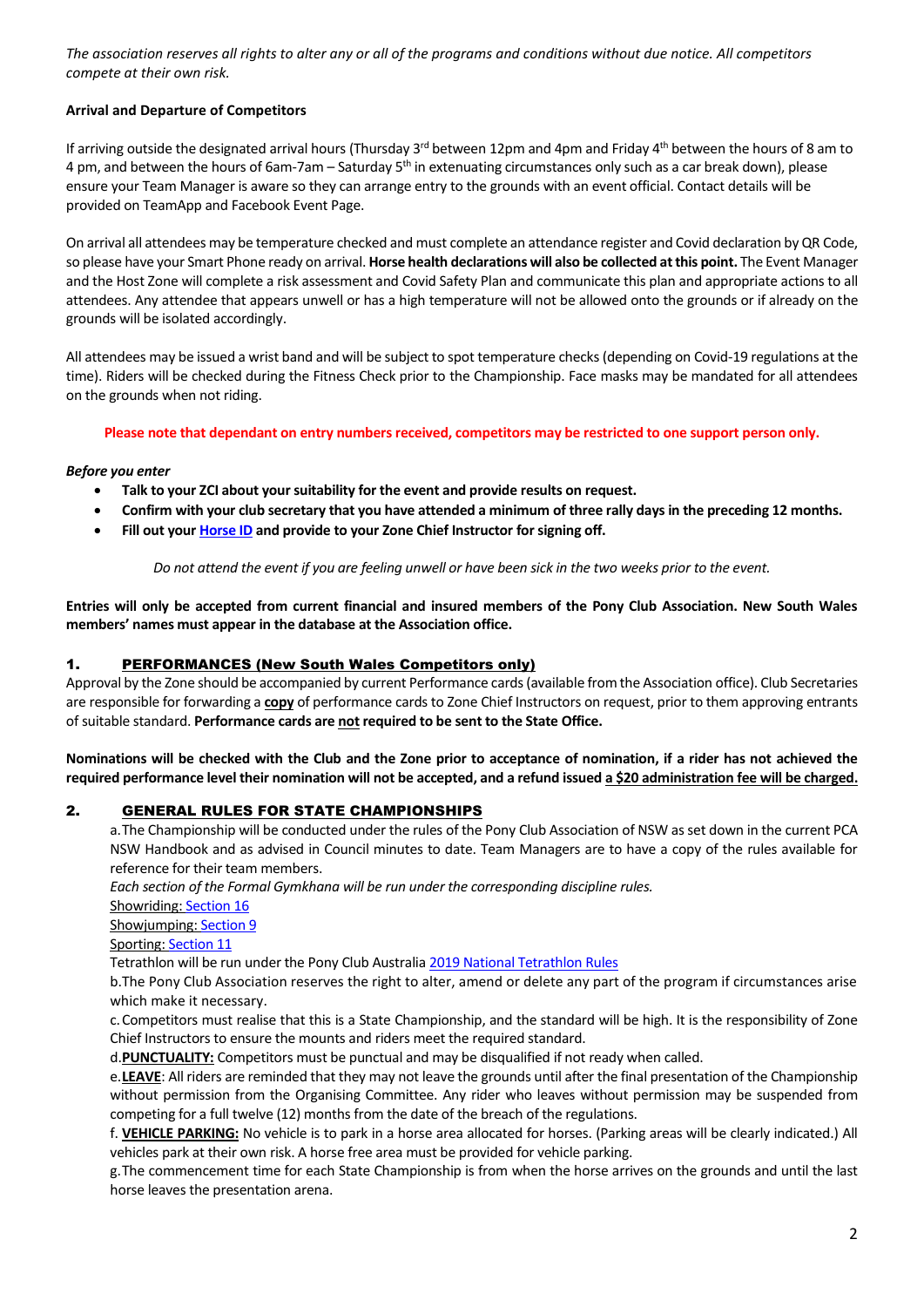h.Yards/stables may not be in the camping area and as such cannot be brought onto the grounds by competitors. Competitors must use yards/stables provided.

## 3. IDENTIFICATION NUMBERS

Identification of riders will now be via a bridle number holder attached to the left side of the horses bridle. Bridle number must be legible and not obscured in any way. Rider number will be provided in the event draw. **Riders are to provide their own bridle number holder for all State events.** It is the responsibility of the rider to ensure their bridle number matches the rider number in the draw, and the bridle number is easy to read.

### 4. INTER-STATE COMPETITORS

Due to Public Health Orders inter-state competitors will not be permitted to enter the PCANSW 2022 State Championships.

### 5. GEAR REGULATIONS

Horses must be correctly turned out with well-fitting and properly maintained saddlery and suitable stirrups that conform to Pony Club NSW regulations. Girths must have two buckles or a single buckle and a surcingle.

PLEASE SEE SECTION 7 OR THE SPECIFIC DISCIPLINE RULES IN THE PCA NSW HANDBOOK FOR ALL GEAR REGULATIONS.

Badly fitting or unsafe saddlery, or saddles that are down on the withers/back when the rider is mounted, will result in the disqualifying of that competitor, unless the saddle can be changed to the satisfaction of the Gear Steward before the start of the competition.

Saddlery that is not allowed in the Championship must not be worn at the competition venue. Failure to comply with this rule will incur elimination. In all other things, the general rules of the Pony Club Association of NSW apply.

"The only jewellery permitted to be worn by riders when mounted are one stud per ear not exceeding 5mm in diameter and wristwatches (medical alerts are permitted). Wedding rings, if worn, must be taped."

## 6. UNIFORM

Each competitor to wear their own Zone uniform and saddlecloth. Full Pony Club uniform is to be worn i.e. shirt and tie and either fawn or oatmeal jodhpurs. Jumpers are optional, but if worn must be the official Zone jumper. Please refer to discipline rules for additional uniform requirements. Ridden Phase of the Tetrathlon is to be conducted under Eventing (cross country) Gear Rules – ie. Zone polo shirts are to be worn, as well as an approved standard body protector (please refer to [Section 8](https://pcansw.org.au/docs/general/45/section_08.pdf) of the handbook).

Helmet checks and tagging will be conducted between 1 & 2pm on the day before the competition commences if your helmet has not been tagged by your club or zone.

## 7. DRAW

The Draw for each event will be available at the Team Managers Meeting and on the "PONY CLUB NSW STATE CHAMPS" Team App on the day prior to the first day of competition for the Championship. Competitors failing to be ready when called may incur disqualification. Riders to compete in draw order.

### 8. TEAM MANAGERS RESPONSIBILITIES

A Team Manager for each age group must be named by the Zone when nominations are confirmed, together with email addresses and telephone numbers. For Team Managers duties see current PCA NSW Handbook. Team Managers must be current financial and insured members of the Pony Club Association.

It is stressed that Team Managers are in charge of their team whilst ever they are on the ground, all PCA NSW Rules, Policies and Procedures must be followed at all times. Please see the Association's policy documents for more details <http://www.pcansw.org.au/policies/policy-documents>

Zone Secretaries are required to supply each Team Manager with a list of members for whom they are responsible at State Championships, together with a list of scratching's, prior to departure for the Championship. Team members should be notified by the Zone Secretary, through their Club Secretary, the name of their Team Manager for the Championship and be made aware of their responsibility to the Manager. This knowledge is to be available to all team members prior to departing for the venue.

Team Managers must always be suitably attired and wear identifying badges, (available at Association office). For distinguishing purposes, it is recommended that Team Managers wear the uniform of their Zone. Team Managers are required to attend the Team Managers for Tetrathlon Thursday 3<sup>rd</sup> March approximately 6pm and Team Managers meeting for Formal Gymkhana meeting which follows the Fitness Check (TBA).

Team Managers are to ensure that all competitors are mounted and present at Presentation.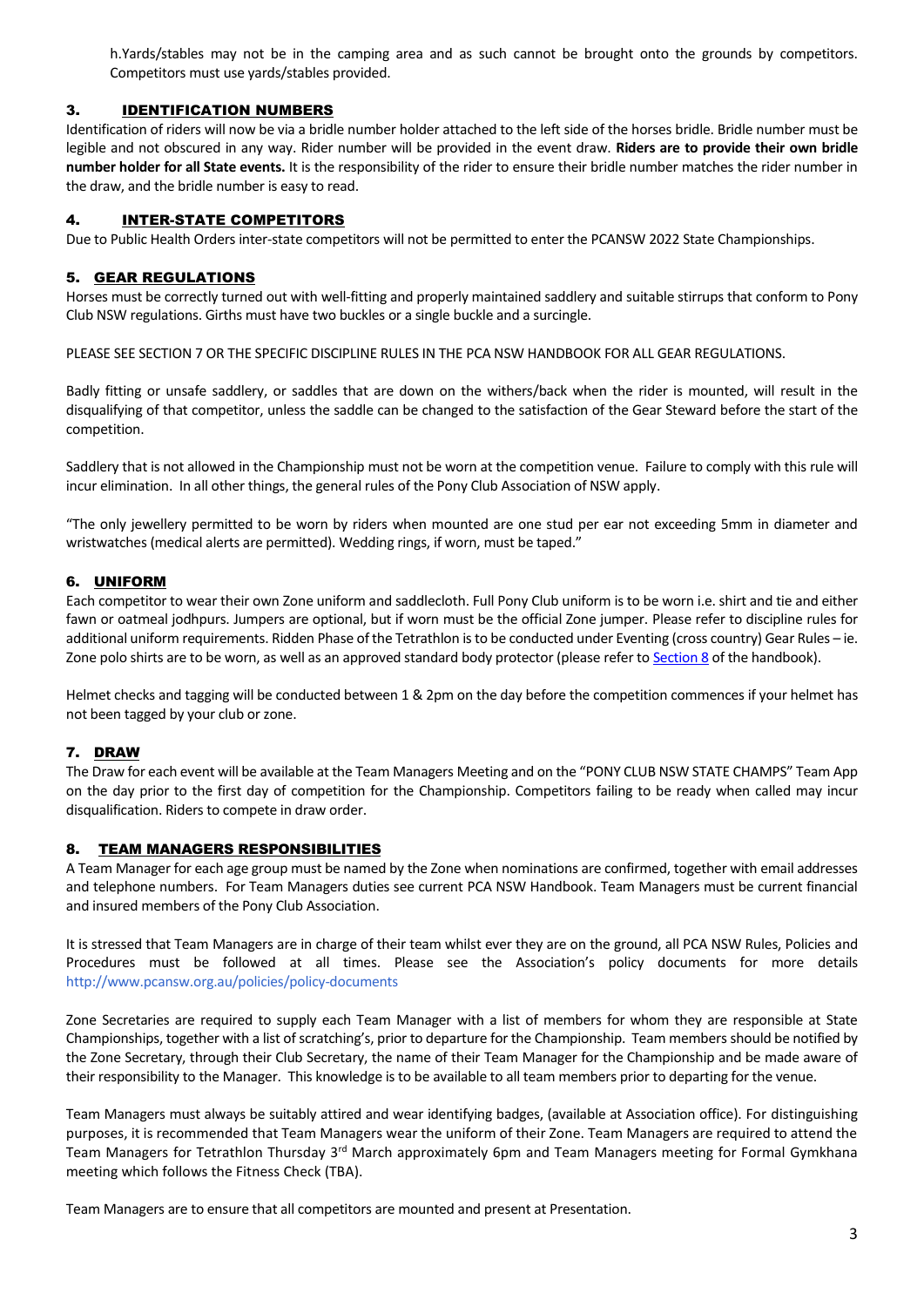# 9. PARTICIPATING ZONE RESPONSIBILITIES

Each family entering riders is required to nominate one volunteer to help run the events, where possible, however each Zone must supply at least two volunteers for every five riders to help run the events. Name, email address and telephone numbers of volunteer to be included at the time of nomination.

# 10. FITNESS CHECK FOR BOTH CHAMPIONSHIPS

Horses will be checked for soundness on Friday 4 th March at approximately 4:00 pm. Riders must present horses ridden. **Bridle Numbers or Back Number are to be worn.** Riders must wear full Pony Club uniform in Zone, together with regulation AS/NZ 3838, ASTM F1163, EN 1384 (manufactured prior to 2016) or VG1 approved riding helmet and boots. Team Managers are required to bring a copy of the Horse ID to the fitness check.

COMPETITORS ARE REMINDED THAT NO HORSE MAY LEAVE THE GROUND AFTER THE FITNESS CHECK UNTIL THE CONCLUSION OF THE FINAL PRESENTATION WITHOUT THE PERMISSION OF THE TECHNICAL DELEGATE. TETRATHLON HORSES MUST BE ON THE GROUNDS PRIOR TO THE TEAM MANAGERS MEETING. Riders do not have to stay on the grounds for the whole duration of the championship.

Note - a horse, which is scratched as a result of the Fitness or Vet Check at a State Championship, shall not thereafter be ridden at the venue by any person.

Destruction of severely injured horses: If a horse is so severely injured that on humanitarian grounds it must be destroyed, the following procedure will apply; if the owner or his authorised representative is present this agreement will first be obtained by the official Veterinary Surgeon. If the owner or his representative is not available the Technical Delegate acting on the advice of the Official Veterinary Surgeon, may order the destruction of a horse.

## 11. FITNESS CHECK TROPHY

A Perpetual Trophy will be awarded to the best presented Zone (riders and team managers) at the Fitness Check for the Championship.

### 12. GEAR CHECK

Will be carried out prior to competition. Team Managers MUST be present. Riders are not at liberty to leave the enclosure after checking and prior to competing.

Whilst an official gear check will be carried out, the safety of rider's gear is ultimately the responsibility of the competitor.

## 13. EXERCISE

Competitors may exercise their horses in the areas provided. Horses may be schooled, exercised, or lunged only by their nominated riders at the venue for Zone or State competitions. All persons must wear an approved Equestrian Helmet whilst lunging a horse/pony at any Pony Club fixture. An adult member of The Pony Club Association of NSW is permitted to lunge a horse for riders under 17 years of age at all Pony Club competitions, with the permission of the Senior Instructor, Zone Chief Instructor or Team Manager.

## 14. PROFESSIONAL COACHING

Competitors may not be coached by professional coaches (parent coaches excluded) while at the venue, at the risk of disqualification from the Championship.

### 15. DISQUALIFICATION

The PCA Executive, together with the Technical Delegate and Advisory Committee, has the power to disqualify any competitor for a breach of any rule, or for unacceptable behaviour.

### 16. APPLICATION FOR EARLY LEAVE

If, for any unforeseen circumstance, a competitor wishes to leave the venue prior to the final presentation of awards (whether they be ribbon winner or not), their Team Manager is required to make a written request to be lodged at the Secretary's office at the venue for decision by the Organising Committee. Failure to obtain permission may jeopardise future entry.

## 17. SCORING

Tetrathlon – please see Pony Club Australia 2019 Tetrathlon Ruleboo[k here.](https://pcansw.org.au/docs/general/77/pca__2019_tet_rules.pdf) **NOTE:** If numbers permit, we split the girls and boys. We are aware that for the Nationals qualifications in 2023, that the rules will fall under the 2021 Tetrathlon Rulebook. We will run an event at a later date to cater for our Nationals qualifiers.

Formal Gymkhana – Competitors will receive 10 points for first place in events, down to 1 point for  $10^{th}$  place. The competitor with the highest amount of points overall will be awarded Champion for that age group.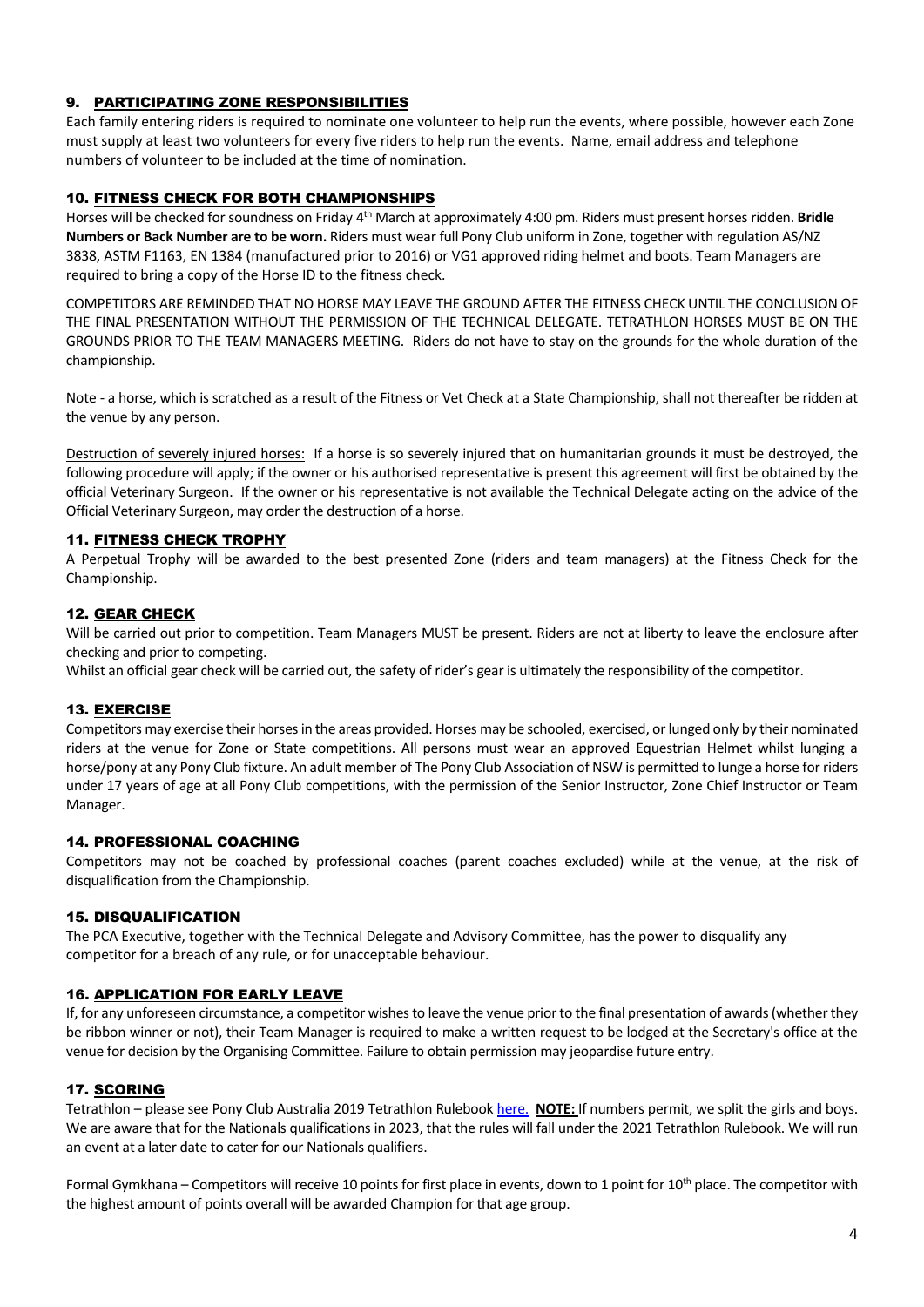In the event of a tie in points for individual champions a countback will take place to the highest number of first places then the highest number of second places and so on. If this does not decide the placing the countback will then go to the highest place in the Riding Class event.

The final championship scores will be displayed for a minimum of 15 minutes prior to the award being made for the championship. The time of final posting of each score sheet will appear on the bottom of the score sheet. The parade for final presentation will NOT be marshalled until the posting of the final scores is imminent. The chief marshal will liaise with the Technical Delegate to determine the appropriate time.

### 18. PROTESTS

Protests must be lodged in writing on the required form, by the Zone Team Manager together with a fee of \$50.00 and handed to the Secretary on the ground. Protests must be made no later than one hour after the incident that gave rise to the protest, or in the case of scores, within fifteen minutes of the final championship scores being posted. Protests against the qualification of competitors or horses must be lodged in writing on the required form not later than one hour prior to the commencement of the event.

### 19. PRESENTATION OF AWARDS

At the conclusion of the State Championship/s, Team Managers assemble ALL MEMBERS of their teams, in **full uniform (whether ribbon winners or not) for the final parade and presentations**. The failure of any competitor to comply may well jeopardize the receiving of an award and/or future acceptance for championship competition. The only exception is when special permission has been granted by the Executive committee following written application from the team manager (see 25).

Due to Covid restrictions, a modified presentation may need to take place. Announcements will be made at the event.

### 20. ZONE FLAG/BANNER

Zone Team Managers are requested to bring banners for the official parade. Team Managers are to parade with teams. Riders must wear full Pony Club uniform for the parade.

### 21. RESPONSIBILITY & RISK

Neither the Organising Committee, the Pony Club Association of NSW nor the PCA NSW Advisory Committee accept any responsibility for accident or illness of horse, or rider, groom, spectator or any other person or damage to motor vehicle throughout the duration of the Championship. **Riders ride at their own risk.**

NSW Road Rules apply to all venues during State Championships and must be adhered to, including the wearing of helmets while riding bicycles. No motorised are allowed at this State Championships.

Whilst we would encourage dogs not attend our events, it is requested they be on a lead at all times and or tied up at your camping area.

The Advisory Committee, together with the Technical Delegate and Executive of the PCA, are final arbiters in making decisions on protest or policy, and reserve the right to make any amendments, alterations or deletions to the programme as required.

## 22. TECHNICAL DELEGATE

The Technical Delegate will be appointed by the PCA NSW Executive for each discipline. He/She will supervise a briefing of Team Managers and together with the Organising Committee and Judge concerned will officiate in matters of dispute or official protest. His/Her duties are to adjudicate on objections, to decide on eliminations and generally to ensure that the competition is run in accordance with the rules. He/She may replace a Line Steward, Starter or Judge, if he/she considers this is necessary. He/She may, on his/her own initiative, "object" and take action on any matter that comes to his/her notice. In general, his/her decision is final and binding, however, matters of extreme contention must be referred to the Executive Committee. The Technical Delegate will brief all Stewards, the Starter and Judge/s and Timekeepers prior to the competition.

### 23. SAFETY OFFICER

The safety officer is appointed by the Event Organizing Committee to prepare, distribute, and implement a safety plan AND to coordinate emergency responses during each championship competition. This person is not a medical officer and should not be expected to participate directly in providing emergency care, but rather will arrange for and facilitate the response by appropriate personnel and then record and document any incident(s).

### 24. WORK HEALTH AND SAFETY

As part of the Associations continuous improvement process, in regard to Work Health and Safety a Safety Officer will be appointed for all State Championships, this Safety Officer will conduct a risk assessment for the event (including *where necessary,* checking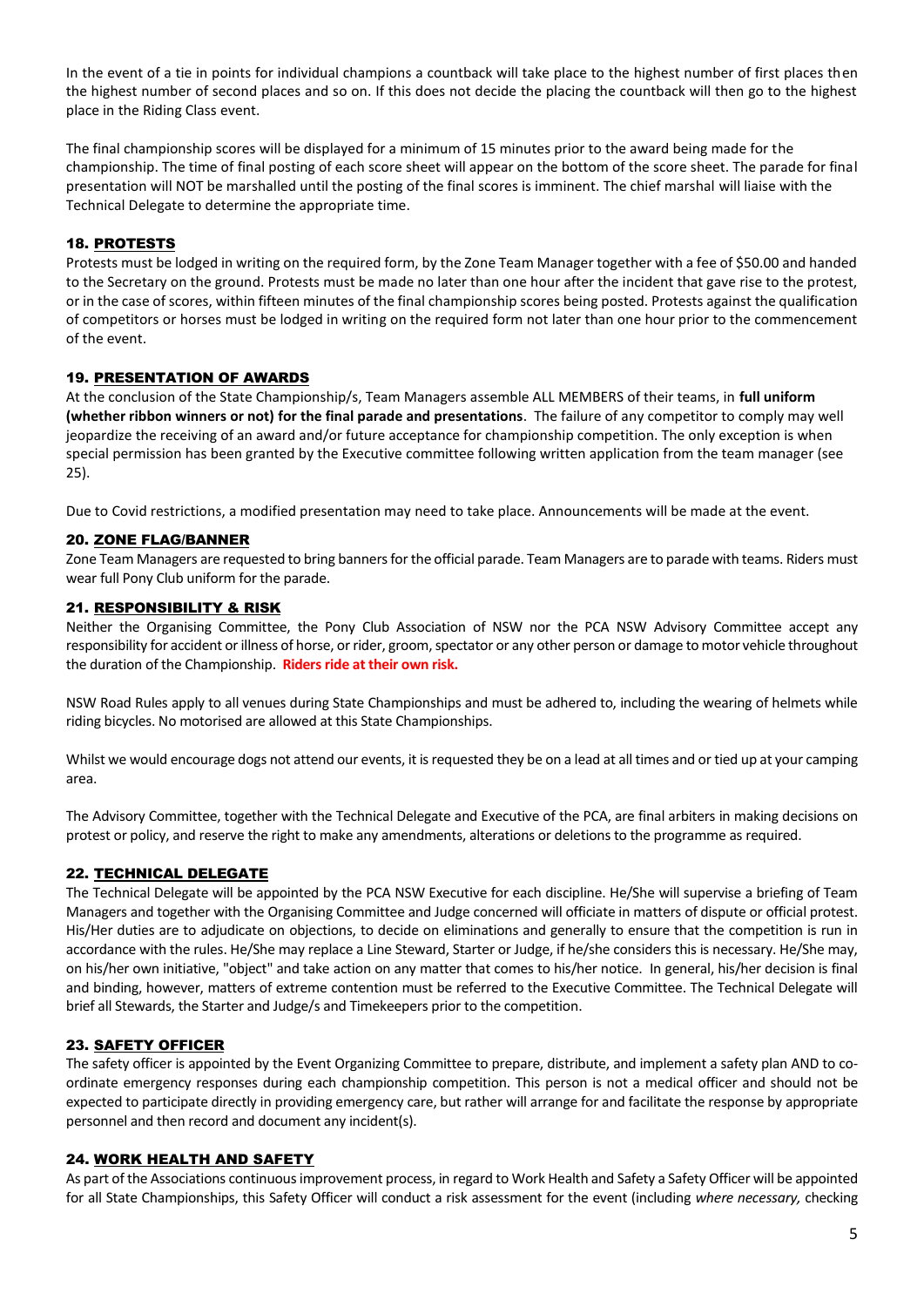that all electrical appliances and leads have been tested and tagged and that power outlets are not overloaded), give a Safety Briefing at the start of the Championship and be the first point of reference for issues relating to Work Health and Safety. This Safety Officer will work in conjunction with the Technical Delegate to ensure the safety of all riders, officials, and spectators.

Riders, officials, and spectators are reminded of the responsibility to themselves and others regarding safety and requests that any issues be reported immediately. The Association reminds all members attending Pony Club Events that they must abide by the Associations rules and any direction given by the Technical Delegate, Safety Officer, members of the Advisory Committee or State Executive at State Championship events.

Riders/parents/guardians are reminded that while the Association is always mindful of member's safety and will conduct Risk Assessments and uphold the Associations rules at a Championship it is the riders/parents/guardian's responsibility to decide whether to attend or not to attend an event. Riders/parents/guardians should always undertake their own Risk Assessment before each championship. This assessment should take into consideration weather conditions, the distance to be travelled and safety of riders and horse welfare. For further information on Risk Assessments and the Associations rules please see our website [www.pcansw.org.au](http://www.pcansw.org.au/)

### **COVID-19 SAFETY PLANS AND RISK ASSESSMENTS**

The Event Manager and the Host Zone will complete a risk assessment and Covid Safety Plan and communicate this plan and appropriate actions to all attendees. Any attendee that appears unwell or has a high temperature will not be allowed onto the grounds or if already on the grounds will be isolated accordingly.

All attendees will be issued a wrist band and will be subject to spot temperature checks. Rider will be checked during the Fitness Check prior to each Championship. Face masks may be mandated for all attendees on the grounds when not riding.

A Covid Safety Coordinator will be appointed as part of the Championships Covid Safety Plan and will be along with the Event Manager the first point of contact for any queries regarding the risk assessment and Covid Safety Plan and any actions required.

### 25. CAMPING AND STABLING

Yard & Camping fees are refundable ONLY where scratching's are notified no later than 14 days prior to the start of the Combined Championship (before 5pm Friday 25<sup>th</sup> February 2022), nomination fees will only be refunded upon production of a doctors or veterinarian certificate.

### 26. VENUE DETAILS

Due to COVID social distancing measures, campfires will not be permitted at this event. Penalty Infringement Notices (PINs) of \$1,000 up to \$11,000 may occur for individuals not adhering to the NSW Public Health orders to socially distance themselves from others by at least 1.5m.

### 27. AMBULANCE

There will be no ambulance in attendance. Riders compete at their own risk.

## 28. VOLUNTEERS

Volunteers are required during the whole of the event for the weekend to run smoothly. This includes but not limited to marshalls, pick up jumps, assist with dropped jump rails, timers for the pool and sporting events, show ring stewards

From the local Zone:

**Feed Supplier** – Denman Rural 02 6547 2204

**Vet** – Scone Equine Hospital/ Denman Veterinary Clinic. 65472222

**Farrier -** Chris Lee for emergency work only (must provide shoes). 0437 268 274

**Photographer** - A professional photographer will be on site for the duration of the event, details will be posted to Social Media channels and Team App.

**Championship dinner -** Zone 7 will have a full canteen throughout the days and offer hot and cold food including snacks. Zone 7 won't do a full dinner as a sit down offering, but we will offer a takeaway, individual hot meal to be collected between 6- 6.30 on the Friday and Saturday nights. This is so we can meet the Covid restrictions.

**Accommodation –** Grapevine Motel 6547 2303 Denman Motel 6547 2462 Denman Serviced Apartments 0435 027 808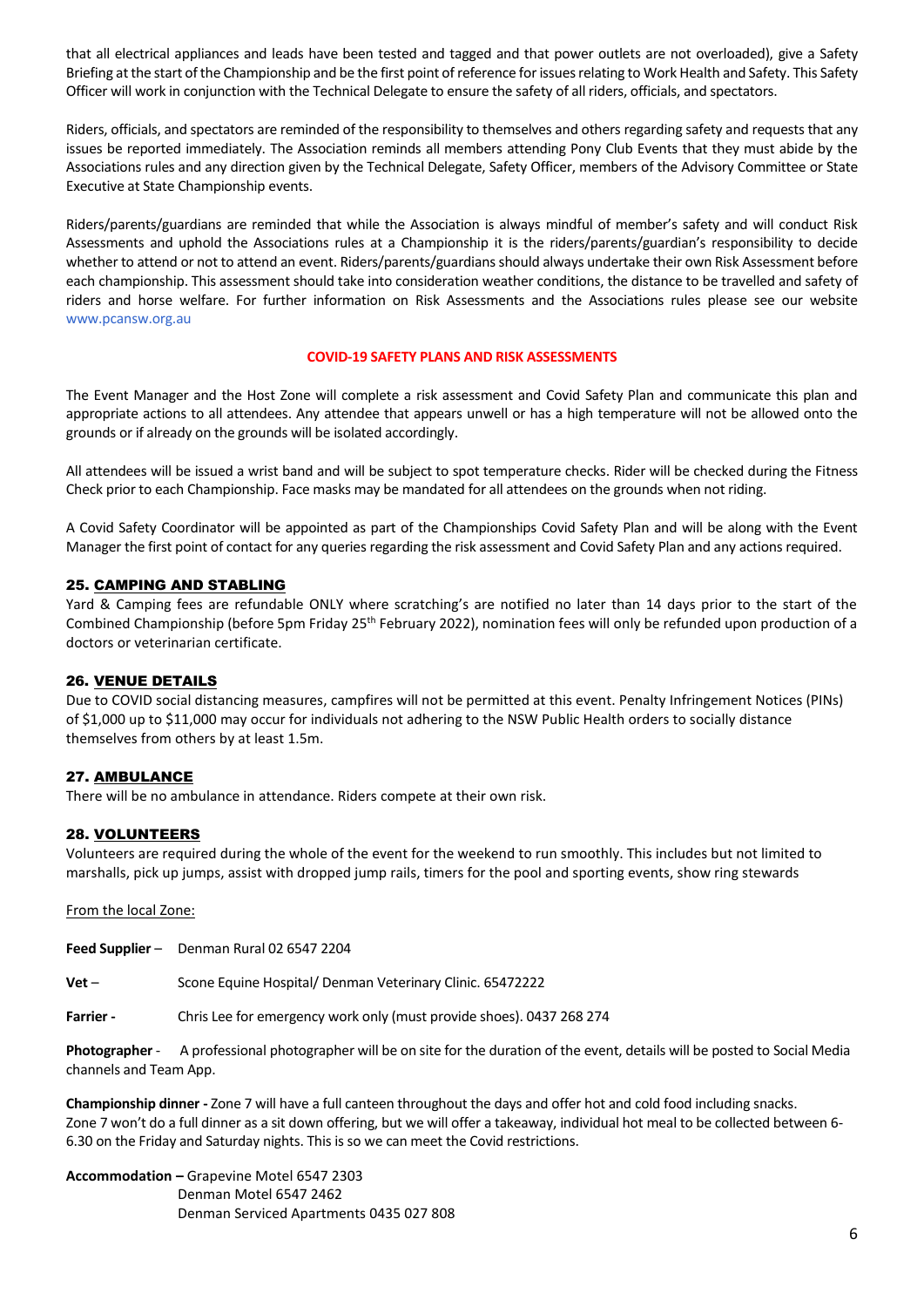## **PROGRAM OF EVENTS**

| Thursday 3rd March             | 12:00pm (midday) – 6:00pm – Competitors can arrive.                        |
|--------------------------------|----------------------------------------------------------------------------|
|                                | 5pm – Practice Shoot                                                       |
|                                | 7pm - Tetrathlon Team Managers Meeting                                     |
| Friday 4 <sup>th</sup> March   | 8:00am - 3:00pm - Formal Gymkhana competitors can arrive.                  |
|                                | 8am – Tetrathlon Run Phase                                                 |
|                                | 10am – Tetrathlon Shooting Phase                                           |
|                                | 2pm - Tetrathlon Swim Phase                                                |
|                                | 5:00pm - Fitness Check for both Tetrathlon and Formal Gymkhana Competitors |
|                                | TBA-Formal Gymkhana Team Managers Meeting (after the Fitness Check)        |
| Saturday 5 <sup>th</sup> March | 8:00am - Tetrathlon Riding Phase                                           |
|                                | TBA – Tetrathlon Presentation - At Conclusion of Riding Phase              |
|                                | TBA – Formal Gymkhana Championship Day 1                                   |
| Sunday 6 <sup>th</sup> March   | 8:00am – State Formal Gymkhana Championships Day 2                         |
|                                | - State Formal Gymkhana Championship Presentation<br>TBA                   |
| Monday 7 <sup>th</sup> March   | All competitors must depart the venue before 12:30pm                       |

\*Please note that a break **may** take place during the day if weather conditions are not suitable (according to the PCA Hot Weather Policy). Classes will continue again later in the afternoon if this happens.

Times are approximate. Announcements will be made.

Competitors must be on the grounds by 4pm the day prior to the first day of their competition, unless prior arrangements have been made with the organising committee to arrive before 7am on the day of their Championship **IN EXTENUATING CIRCUMSTANCES ONLY.**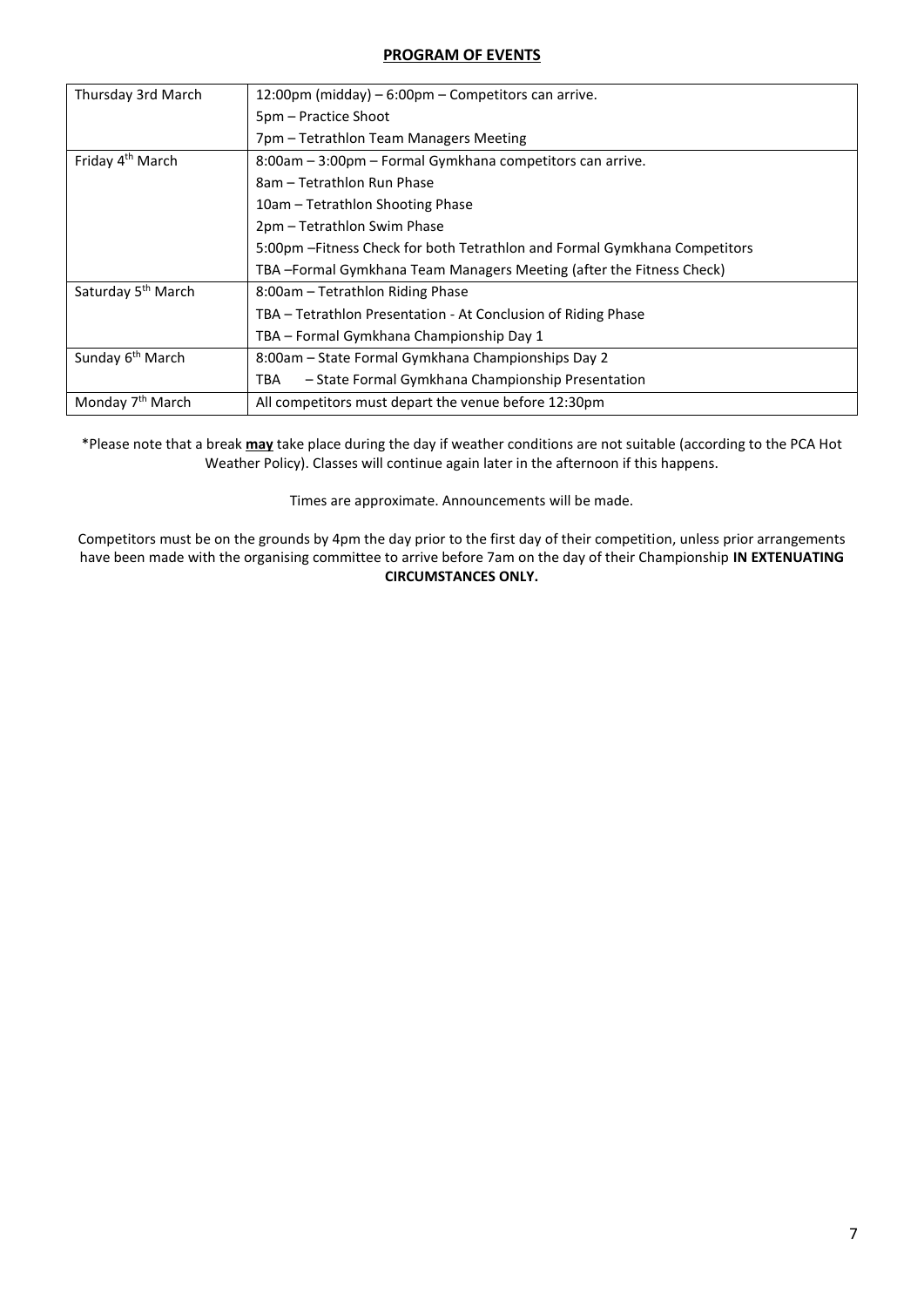### **2022 PCA NSW State Tetrathlon Championships Friday 4th & Saturday 5 th March 2022 Denman Showground**

| <b>ENTRY FEE</b>                  | \$40 per competitor                                                                                                   |                                     |        |        |              |                         |                                                                                     |                                        |
|-----------------------------------|-----------------------------------------------------------------------------------------------------------------------|-------------------------------------|--------|--------|--------------|-------------------------|-------------------------------------------------------------------------------------|----------------------------------------|
| <b>ENTRIES</b><br><b>CLOSE</b>    | 5pm Friday 4 <sup>th</sup> February 2022                                                                              |                                     |        |        |              |                         |                                                                                     |                                        |
| Team                              | TBA Thursday 3rd March 2022                                                                                           |                                     |        |        |              |                         |                                                                                     |                                        |
| <b>Managers</b><br><b>Meeting</b> |                                                                                                                       |                                     |        |        |              |                         |                                                                                     |                                        |
| <b>EVENTS</b>                     | Commencing at 8:00am each day                                                                                         |                                     |        |        |              |                         |                                                                                     |                                        |
|                                   | <b>Riding Phase</b>                                                                                                   |                                     |        |        |              |                         |                                                                                     |                                        |
|                                   |                                                                                                                       |                                     |        |        |              | Will                    |                                                                                     |                                        |
|                                   |                                                                                                                       | Max Jump Height                     |        | Speed  | Efforts      | Include                 |                                                                                     |                                        |
|                                   | Subjunior<br>Championship                                                                                             | 75cm                                |        |        |              |                         |                                                                                     |                                        |
|                                   | Subjunior<br>Novice                                                                                                   | 65cm / 55cm**                       |        |        |              |                         | ** Riders may choose to<br>jump the lower height<br>and have 200 points<br>deducted |                                        |
|                                   | Juniors                                                                                                               |                                     |        |        |              |                         |                                                                                     |                                        |
|                                   | Championship                                                                                                          | 85cm                                |        |        | $12 - 18$    | Max 2<br><b>Doubles</b> |                                                                                     |                                        |
|                                   | Juniors Novice                                                                                                        | 75cm / 65cm **                      |        | 350m/m | Efforts      | Slip Rail<br>Gate       | ** Riders may choose to<br>jump 10cm lower and<br>have 200 points<br>deducted       |                                        |
|                                   | Seniors                                                                                                               |                                     |        |        |              |                         |                                                                                     |                                        |
|                                   | Championship                                                                                                          | 95cm                                |        |        |              |                         |                                                                                     | ** Riders may choose to                |
|                                   | Senior Novice                                                                                                         | 85cm / 75cm**                       |        |        |              |                         |                                                                                     | jump 10cm lower and<br>have 200 points |
|                                   | deducted                                                                                                              |                                     |        |        |              |                         |                                                                                     |                                        |
|                                   | <b>Swimming Phase</b>                                                                                                 |                                     |        |        |              |                         |                                                                                     |                                        |
|                                   | Age Group                                                                                                             | Distance                            | Gender |        | Optimum Time |                         |                                                                                     | Penalties                              |
|                                   | Sub Junior                                                                                                            | 100m                                | Male   |        | 1 min 15s    |                         |                                                                                     | $± 12$ pt/sec                          |
|                                   | Sub Junior                                                                                                            | 100m                                | Female |        | 1 min 20s    |                         |                                                                                     | $± 12$ pt/sec                          |
|                                   | Junior                                                                                                                | 200m                                | Male   |        | 2 min 20s    |                         |                                                                                     | $± 6$ pt/sec                           |
|                                   | Junior                                                                                                                | 200m                                | Female |        | 2 min 30s    |                         |                                                                                     | $± 6$ pt/sec                           |
|                                   | Senior<br>200m                                                                                                        |                                     | Male   |        | 2 min 15s    |                         |                                                                                     | $± 6$ pt/sec                           |
|                                   | Senior                                                                                                                | 200m                                | Female |        | 2 min 25s    |                         |                                                                                     | $± 6$ pt/sec                           |
|                                   | <b>Running Phase</b>                                                                                                  |                                     |        |        |              |                         |                                                                                     |                                        |
|                                   | Age Group                                                                                                             | Distance                            | Gender |        | Optimum Time |                         |                                                                                     | Penalties                              |
|                                   | Sub Junior                                                                                                            | 1000m                               | Male   |        | 3min 30s     |                         |                                                                                     | $± 6$ pt/sec                           |
|                                   |                                                                                                                       | 1000m                               | Female |        | 3min 45s     |                         |                                                                                     | $± 6$ pt/sec                           |
|                                   | Junior                                                                                                                | 2000m                               | Male   |        | 7min 00s     |                         |                                                                                     | $± 4.5$ pt/sec                         |
|                                   |                                                                                                                       | 2000m                               | Female |        | 8min 00s     |                         |                                                                                     | $± 4.5$ pt/sec                         |
|                                   | Senior                                                                                                                | 3000m                               | Male   |        | 10min 45s    |                         |                                                                                     | ± 3 pt/sec                             |
|                                   |                                                                                                                       | 3000m                               | Female |        | 12min 30s    |                         |                                                                                     | ± 3 pt/sec                             |
|                                   | <b>Shooting Phase</b><br><b>Distance from Target</b><br>Age Group<br>Sub Junior<br>Pistol may be held with both hands |                                     |        |        |              |                         |                                                                                     |                                        |
|                                   |                                                                                                                       |                                     |        |        |              |                         |                                                                                     |                                        |
|                                   | Junior                                                                                                                |                                     |        |        | 7m<br>10m    |                         |                                                                                     | One Hand Hold                          |
|                                   | Senior                                                                                                                |                                     |        |        |              | One Hand Hold           |                                                                                     |                                        |
|                                   |                                                                                                                       | Equipment: Laser pistols to be used |        |        |              |                         |                                                                                     |                                        |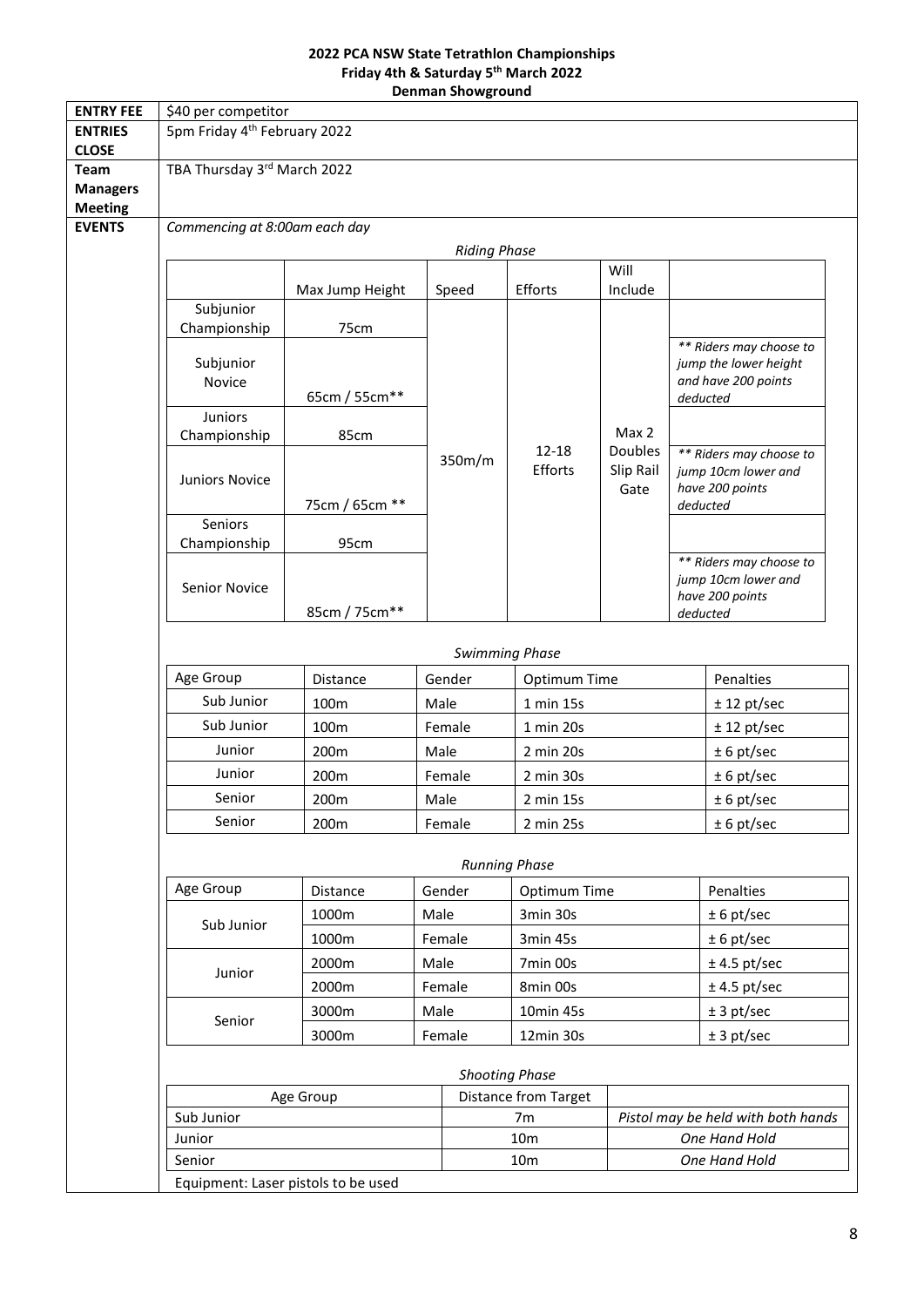| <b>AWARDS</b>                  | each age group.                                                                                                                                                       |                                                                                                                                                                     | INDIVIDUAL PHASES: Riders will receive ribbons to fifth place in the Running, Shooting and Swimming Phases in                                                                                                                       |  |  |  |
|--------------------------------|-----------------------------------------------------------------------------------------------------------------------------------------------------------------------|---------------------------------------------------------------------------------------------------------------------------------------------------------------------|-------------------------------------------------------------------------------------------------------------------------------------------------------------------------------------------------------------------------------------|--|--|--|
|                                | INDIVIDUAL CHAMPIONSHIP: The individual Champion will be the rider with the most points over the<br>Championship in each age group per the PCA Tetrathlon 2019 Rules. |                                                                                                                                                                     |                                                                                                                                                                                                                                     |  |  |  |
|                                |                                                                                                                                                                       |                                                                                                                                                                     | RESERVE CHAMPIONSHIP: The individual Reserve Champion will be the rider with the second highest points over                                                                                                                         |  |  |  |
|                                |                                                                                                                                                                       | the Championship in each age group.                                                                                                                                 |                                                                                                                                                                                                                                     |  |  |  |
|                                |                                                                                                                                                                       |                                                                                                                                                                     | <b>OVERALL PLACINGS:</b> Placings for the overall championship will be awarded to $5th$ place in each age group.<br>INTER-ZONE CHAMPIONSHIP: There will only be One Zone team Championship award. Teams are to comprise a           |  |  |  |
|                                |                                                                                                                                                                       |                                                                                                                                                                     | maximum of four riders and a minimum of three riders. All scores to count. The team with the highest points                                                                                                                         |  |  |  |
|                                |                                                                                                                                                                       | overall will be awarded the Zone Team Championship.                                                                                                                 |                                                                                                                                                                                                                                     |  |  |  |
|                                |                                                                                                                                                                       |                                                                                                                                                                     | In the event of equality in final scores, the riding phase shall decide the final placing. If these are the                                                                                                                         |  |  |  |
|                                |                                                                                                                                                                       | same, the result shall be declared a tie.                                                                                                                           |                                                                                                                                                                                                                                     |  |  |  |
| <b>AGE</b>                     |                                                                                                                                                                       | Ages taken as at the first day of competition.                                                                                                                      |                                                                                                                                                                                                                                     |  |  |  |
| <b>GROUPS</b>                  |                                                                                                                                                                       |                                                                                                                                                                     |                                                                                                                                                                                                                                     |  |  |  |
|                                |                                                                                                                                                                       |                                                                                                                                                                     | Age Groups                                                                                                                                                                                                                          |  |  |  |
|                                |                                                                                                                                                                       | Sub-Junior                                                                                                                                                          | 10 and Under 13 Years                                                                                                                                                                                                               |  |  |  |
|                                |                                                                                                                                                                       | Junior                                                                                                                                                              | 13 and Under 17 Years                                                                                                                                                                                                               |  |  |  |
|                                |                                                                                                                                                                       | Senior                                                                                                                                                              | 17 and Under 25 Years                                                                                                                                                                                                               |  |  |  |
|                                |                                                                                                                                                                       |                                                                                                                                                                     |                                                                                                                                                                                                                                     |  |  |  |
| <b>ELIGIBILITY</b>             |                                                                                                                                                                       |                                                                                                                                                                     | Riders must have completed a minimum of three (3) instructional rally days in the preceding 12 months and                                                                                                                           |  |  |  |
|                                |                                                                                                                                                                       |                                                                                                                                                                     | horse and rider must be of a suitable standard for the Championship. Riders must be graded at the height<br>they are entered in and be of a sufficient standard in all phases.                                                      |  |  |  |
| <b>UNIFORM</b>                 |                                                                                                                                                                       |                                                                                                                                                                     | Riding Phase: Gear check will be conducted as per PCANSW Eventing Rules for the Cross-Country including                                                                                                                             |  |  |  |
|                                |                                                                                                                                                                       |                                                                                                                                                                     | body protectors. Back Numbers to be worn for Identification Purposes. Each Rider to wear their own Zone<br>Polo shirt and saddlecloth. Competitor number, safety helmet, and riding boots MUST BE WORN AT ALL TIMES                 |  |  |  |
|                                |                                                                                                                                                                       |                                                                                                                                                                     | whilst riding. Competitors should be neatly dressed in the designated uniform of their home Zone. This is to                                                                                                                        |  |  |  |
|                                | include appropriate riding pants.                                                                                                                                     |                                                                                                                                                                     |                                                                                                                                                                                                                                     |  |  |  |
|                                | Running Phase: Competitors are to wear their designated home state uniform and clearly always display their                                                           |                                                                                                                                                                     |                                                                                                                                                                                                                                     |  |  |  |
|                                | competitor number in a manner designated by their Section Steward.                                                                                                    |                                                                                                                                                                     |                                                                                                                                                                                                                                     |  |  |  |
|                                | • Running shoes with spikes are not permitted.                                                                                                                        |                                                                                                                                                                     |                                                                                                                                                                                                                                     |  |  |  |
|                                | • Competitors must wear a top. Singlets may be worn for the running phase only,<br>. Use of iPod, headphones and mobile phones is not permitted.                      |                                                                                                                                                                     |                                                                                                                                                                                                                                     |  |  |  |
|                                |                                                                                                                                                                       |                                                                                                                                                                     |                                                                                                                                                                                                                                     |  |  |  |
|                                |                                                                                                                                                                       |                                                                                                                                                                     | Shooting Phase: Competitors will be neatly dressed in the designated uniform of their home Zone. Long                                                                                                                               |  |  |  |
|                                |                                                                                                                                                                       | trousers and enclosed shoes (that do not cover the anklebone) are compulsory. Competitors are not allowed to<br>wear items of clothing that are military in nature. |                                                                                                                                                                                                                                     |  |  |  |
|                                |                                                                                                                                                                       | The use of special devices means or garments to support the competitor's leg, body or arms is prohibited. A                                                         |                                                                                                                                                                                                                                     |  |  |  |
|                                |                                                                                                                                                                       |                                                                                                                                                                     | wristband (or equivalent) to provide support on the hand and arm holding the pistol is prohibited. Radios, tape                                                                                                                     |  |  |  |
|                                |                                                                                                                                                                       | glasses/corrective lenses or filters may be worn.                                                                                                                   | recorders or any type of sound-producing or communication systems are prohibited. Only visors/caps and                                                                                                                              |  |  |  |
|                                |                                                                                                                                                                       |                                                                                                                                                                     | Mobile phones and any other type of communication system must be switched off.                                                                                                                                                      |  |  |  |
| <b>RULES</b>                   |                                                                                                                                                                       |                                                                                                                                                                     | The event will be run under the 2019 Pony Club Australia Tetrathlon Rules.                                                                                                                                                          |  |  |  |
|                                | In addition to the above:                                                                                                                                             |                                                                                                                                                                     |                                                                                                                                                                                                                                     |  |  |  |
|                                |                                                                                                                                                                       |                                                                                                                                                                     | That for riders' safety at PCA NSW Tetrathlon events during the ridden phase a mounting block be provided                                                                                                                           |  |  |  |
|                                |                                                                                                                                                                       |                                                                                                                                                                     | within a rider's box (marked on the ground) for riders use when dismounting/remounting for the slip rail.                                                                                                                           |  |  |  |
|                                |                                                                                                                                                                       |                                                                                                                                                                     | Riders must be in full control of their mount before moving outside of the rider's box, including being seated<br>in the saddle with both feet in the stirrups and holding the reins. If a judge deems the rider not to be fully in |  |  |  |
|                                | control a penalty may be imposed.                                                                                                                                     |                                                                                                                                                                     |                                                                                                                                                                                                                                     |  |  |  |
|                                |                                                                                                                                                                       |                                                                                                                                                                     | Gear check will be conducted as per PCANSW Eventing Rules for the Cross-Country including body protectors.                                                                                                                          |  |  |  |
|                                |                                                                                                                                                                       | Back Numbers to be worn for Identification Purposes.                                                                                                                |                                                                                                                                                                                                                                     |  |  |  |
|                                |                                                                                                                                                                       |                                                                                                                                                                     |                                                                                                                                                                                                                                     |  |  |  |
| <b>PRESENTAT</b><br><b>ION</b> | To be advised                                                                                                                                                         |                                                                                                                                                                     |                                                                                                                                                                                                                                     |  |  |  |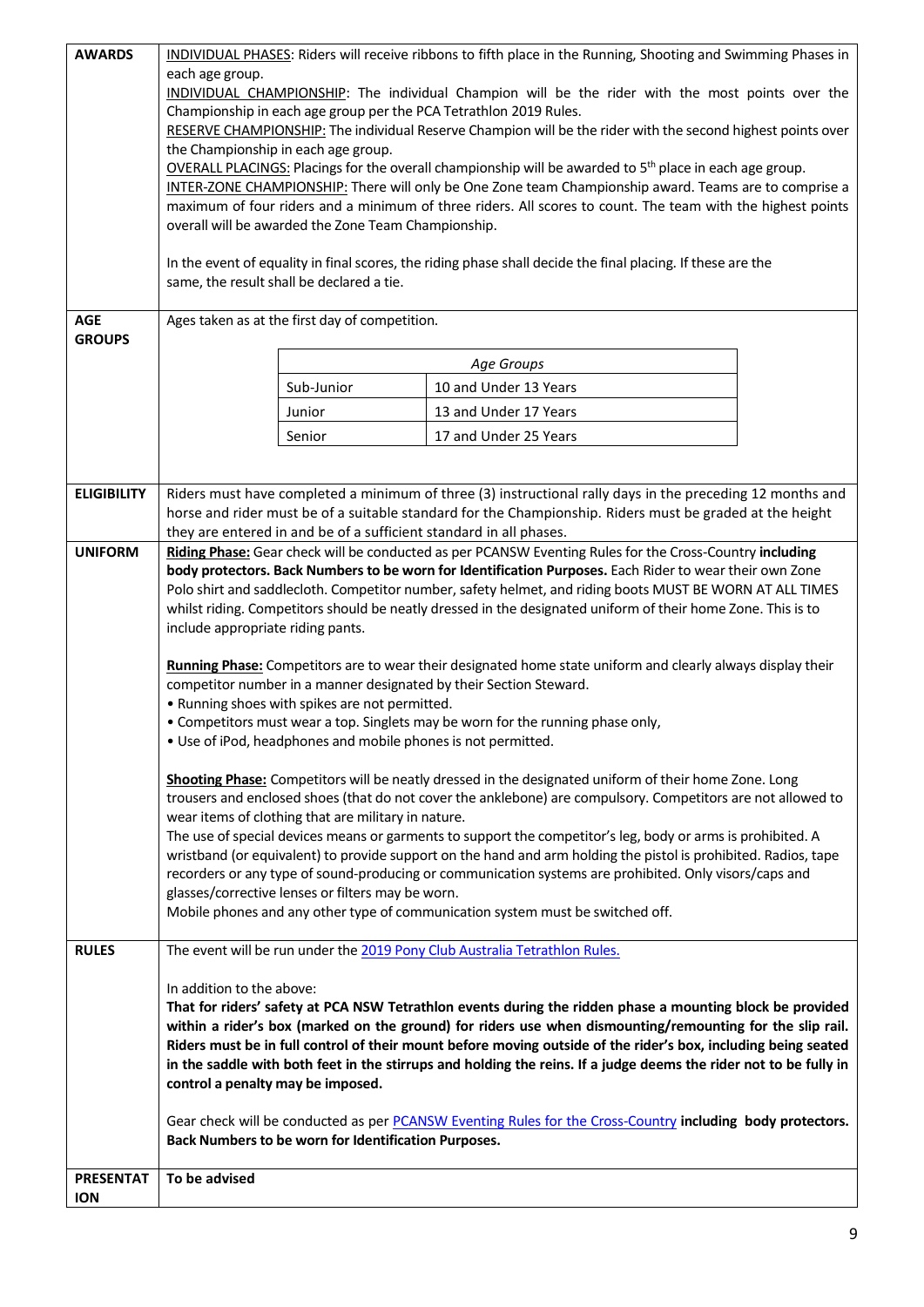### **2022 PCA NSW State Formal Gymkhana Championships Saturday 5 th & Sunday 6 th March 2022 Denman Showground**

|                                              | PENNIGH JNUWERUMIN                                                                                                                       |                                                                              |                                            |                                                                                                                                                          |  |
|----------------------------------------------|------------------------------------------------------------------------------------------------------------------------------------------|------------------------------------------------------------------------------|--------------------------------------------|----------------------------------------------------------------------------------------------------------------------------------------------------------|--|
| <b>ENTRY FEE</b>                             | \$40 per competitor                                                                                                                      |                                                                              |                                            |                                                                                                                                                          |  |
| <b>ENTRIES CLOSE</b><br><b>Team Managers</b> | 5pm Friday 5 <sup>th</sup> February 2022<br>TBA Friday 5 <sup>th</sup> March 2022                                                        |                                                                              |                                            |                                                                                                                                                          |  |
| <b>Meeting</b>                               |                                                                                                                                          |                                                                              |                                            |                                                                                                                                                          |  |
| <b>EVENTS</b>                                | Commencing at 8:00am each day                                                                                                            |                                                                              |                                            |                                                                                                                                                          |  |
|                                              |                                                                                                                                          |                                                                              |                                            |                                                                                                                                                          |  |
|                                              | Showjumping Class                                                                                                                        |                                                                              |                                            |                                                                                                                                                          |  |
|                                              |                                                                                                                                          | Age Group                                                                    |                                            | Jumping Heights Offered                                                                                                                                  |  |
|                                              |                                                                                                                                          | Under 11                                                                     |                                            | E, D & C Grade                                                                                                                                           |  |
|                                              |                                                                                                                                          | 11 & Under 13 Years                                                          |                                            | E, D & C Grade                                                                                                                                           |  |
|                                              |                                                                                                                                          | 13 & Under 15 Years                                                          |                                            | E, D & C Grade                                                                                                                                           |  |
|                                              |                                                                                                                                          | 15 & Under 17 Years                                                          |                                            | D, C & B Grade                                                                                                                                           |  |
|                                              |                                                                                                                                          | 17 and Under 25 Years                                                        |                                            | D, C & B Grade                                                                                                                                           |  |
|                                              |                                                                                                                                          |                                                                              |                                            | n.b. Showjumping will be run under Article 238.2.2 and 245.3 (one round with                                                                             |  |
|                                              |                                                                                                                                          |                                                                              |                                            | and immediate jump off for competitors with 0 penalties)                                                                                                 |  |
|                                              |                                                                                                                                          |                                                                              | E & D Grade will be run under Optimum Time |                                                                                                                                                          |  |
|                                              |                                                                                                                                          |                                                                              |                                            |                                                                                                                                                          |  |
|                                              |                                                                                                                                          |                                                                              | <b>Showriding Classes</b>                  |                                                                                                                                                          |  |
|                                              |                                                                                                                                          | <b>Hack Class</b>                                                            |                                            | <b>Bareback Class</b>                                                                                                                                    |  |
|                                              |                                                                                                                                          | <b>Pleasure Class</b>                                                        |                                            | <b>Riding Class</b>                                                                                                                                      |  |
|                                              |                                                                                                                                          |                                                                              |                                            | n.b. Pleasure Hack - May only be ridden in a snaffle bit with or without a<br>cavesson noseband. No whips or spurs permitted. To be ridden with reins in |  |
|                                              |                                                                                                                                          |                                                                              | one hand.                                  |                                                                                                                                                          |  |
|                                              |                                                                                                                                          |                                                                              |                                            |                                                                                                                                                          |  |
|                                              | <b>Sporting Classes</b>                                                                                                                  |                                                                              |                                            |                                                                                                                                                          |  |
|                                              |                                                                                                                                          | Flag                                                                         |                                            | Bending                                                                                                                                                  |  |
|                                              |                                                                                                                                          | <b>Barrels</b>                                                               |                                            | Mug Race                                                                                                                                                 |  |
| <b>AWARDS</b>                                |                                                                                                                                          |                                                                              |                                            | INDIVIDUAL CLASSES: Riders will receive ribbons to 5 <sup>th</sup> place for each class. Ten points will be awarded for                                  |  |
|                                              | $1st$ place down to 1 point for $10th$ place.                                                                                            |                                                                              |                                            |                                                                                                                                                          |  |
|                                              | INDIVIDUAL CHAMPIONSHIP: The individual Champion will be the rider with the most points over the                                         |                                                                              |                                            |                                                                                                                                                          |  |
|                                              | Championship in each age group. In the event of a tie in points for individual champions a countback                                     |                                                                              |                                            |                                                                                                                                                          |  |
|                                              | will take place to the highest number of first places then the highest number of second places and so                                    |                                                                              |                                            |                                                                                                                                                          |  |
|                                              | on. If this does not decide the placing the countback will then go to the highest place in the Riding<br>Class event.                    |                                                                              |                                            |                                                                                                                                                          |  |
|                                              | RESERVE CHAMPIONSHIP: The individual Reserve Champion will be the rider with the second highest                                          |                                                                              |                                            |                                                                                                                                                          |  |
|                                              | points over the Championship in each age group.                                                                                          |                                                                              |                                            |                                                                                                                                                          |  |
|                                              | INTER-ZONE CHAMPIONSHIP: There will only be One Zone team Championship award. Teams are to                                               |                                                                              |                                            |                                                                                                                                                          |  |
|                                              | comprise a maximum of four riders and a minimum of three riders. All scores to count.                                                    |                                                                              |                                            |                                                                                                                                                          |  |
|                                              |                                                                                                                                          |                                                                              |                                            | Where there is a tie (after countback) the ribbon recipient will be decided by the flip of a coin.                                                       |  |
| <b>AGE GROUPS</b>                            |                                                                                                                                          | Ages taken as at the first day of competition.                               |                                            |                                                                                                                                                          |  |
|                                              | Age Group                                                                                                                                |                                                                              |                                            |                                                                                                                                                          |  |
|                                              |                                                                                                                                          | Under 11 Years                                                               |                                            |                                                                                                                                                          |  |
|                                              |                                                                                                                                          | 11 & Under 13 Years                                                          |                                            |                                                                                                                                                          |  |
|                                              |                                                                                                                                          | 13 & Under 15 Years                                                          |                                            |                                                                                                                                                          |  |
|                                              |                                                                                                                                          | 15 & Under 17 Years                                                          |                                            |                                                                                                                                                          |  |
|                                              |                                                                                                                                          | 17 and Under 25 Years                                                        |                                            |                                                                                                                                                          |  |
| <b>ELIGIBILITY</b>                           |                                                                                                                                          |                                                                              |                                            | Riders must have completed a minimum of three (3) instructional rally days in the preceding 12                                                           |  |
|                                              | months and horse and rider must be of a suitable standard for the Championship. Riders must be<br>graded at the height they are entered. |                                                                              |                                            |                                                                                                                                                          |  |
| <b>UNIFORM</b>                               |                                                                                                                                          |                                                                              |                                            | Zone Teams - Each Rider to wear their own Zone uniform and saddlecloth. Full Pony Club uniform is to                                                     |  |
|                                              |                                                                                                                                          | be worn i.e., shirt and tie and either fawn or oatmeal jodhpurs.             |                                            |                                                                                                                                                          |  |
|                                              |                                                                                                                                          | Note: Riders under 17 may only wear Jodhpur boots in the Showriding classes. |                                            |                                                                                                                                                          |  |
| <b>RULES</b>                                 |                                                                                                                                          |                                                                              |                                            | Each section of the Formal Gymkhana will be run under the corresponding discipline rules.                                                                |  |